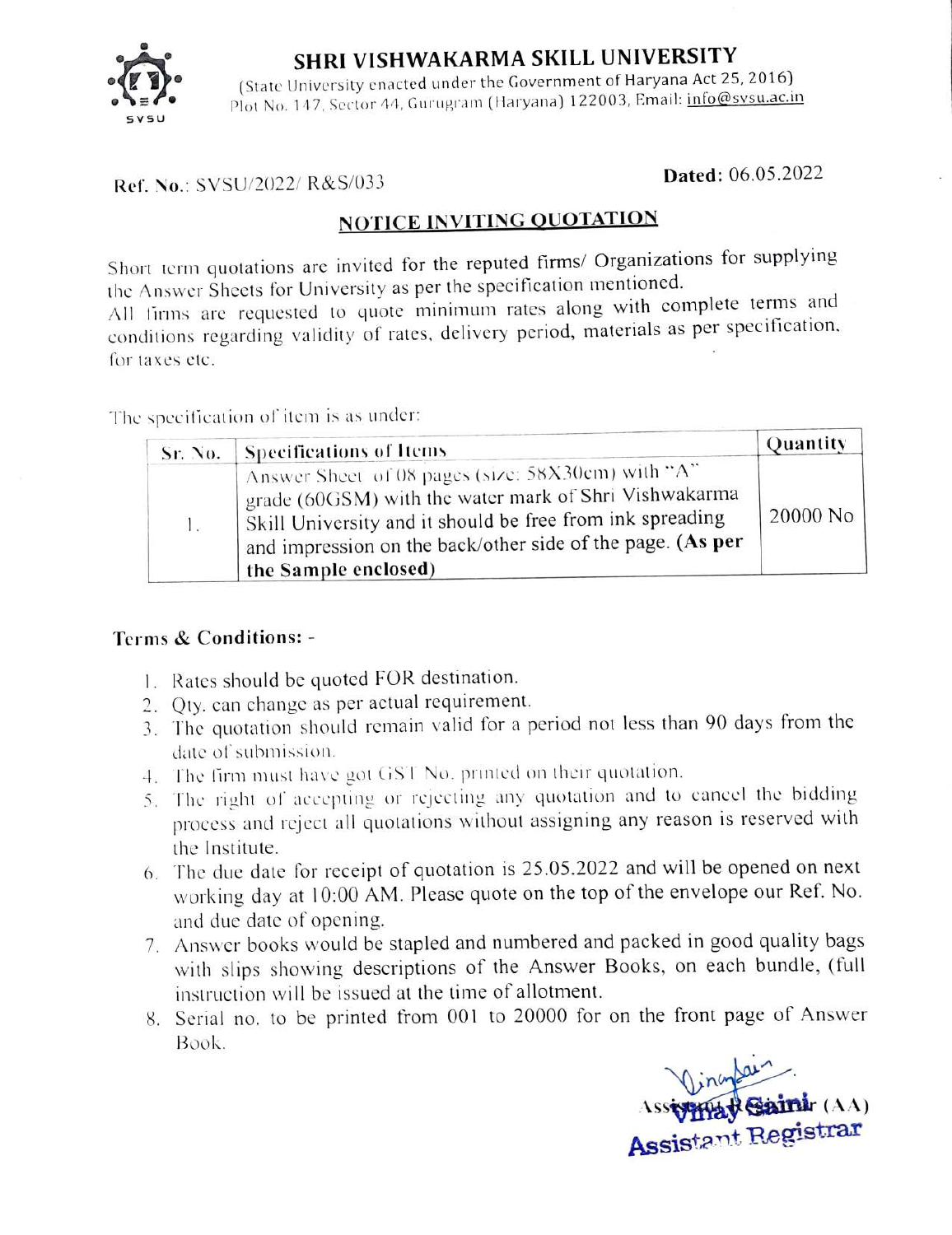|                                                         | श्री विश्वकर्मा कौशल विश्वविद्यालय<br>SHRI VISHWAKARMA SKILL UNIVERSITY |                                     | ytd / Page 1                       |
|---------------------------------------------------------|-------------------------------------------------------------------------|-------------------------------------|------------------------------------|
| <b>SVSU</b>                                             |                                                                         | கார்க / S. No. 2206                 |                                    |
| अनुक्रमांक<br>Roll No.                                  | परीक्षार्थी का नाम<br>Name of Student                                   | परीक्षा तिथि<br>Date of Examination |                                    |
| परीक्षा<br>Examination —                                | विषय                                                                    | प्रश्नपत्र संख्या                   |                                    |
| परीक्षार्थी के हस्ताक्षर<br><b>Signature of Student</b> | निरीक्षक के हस्ताक्षर<br><b>Signature of invigilator</b>                | प्राप्ताक<br><b>Marks</b>           | कुल पृष्ठ /<br><b>Total Page 8</b> |
|                                                         |                                                                         |                                     |                                    |
|                                                         |                                                                         |                                     |                                    |
|                                                         |                                                                         |                                     |                                    |
|                                                         |                                                                         |                                     |                                    |
|                                                         |                                                                         |                                     |                                    |
|                                                         |                                                                         |                                     |                                    |
|                                                         |                                                                         |                                     |                                    |
|                                                         |                                                                         |                                     |                                    |
|                                                         |                                                                         |                                     |                                    |
|                                                         |                                                                         |                                     |                                    |
|                                                         |                                                                         |                                     |                                    |
|                                                         |                                                                         |                                     |                                    |
|                                                         |                                                                         |                                     |                                    |
|                                                         |                                                                         |                                     |                                    |
|                                                         |                                                                         |                                     |                                    |
|                                                         |                                                                         |                                     |                                    |
|                                                         |                                                                         |                                     |                                    |
|                                                         |                                                                         |                                     |                                    |
|                                                         |                                                                         |                                     |                                    |